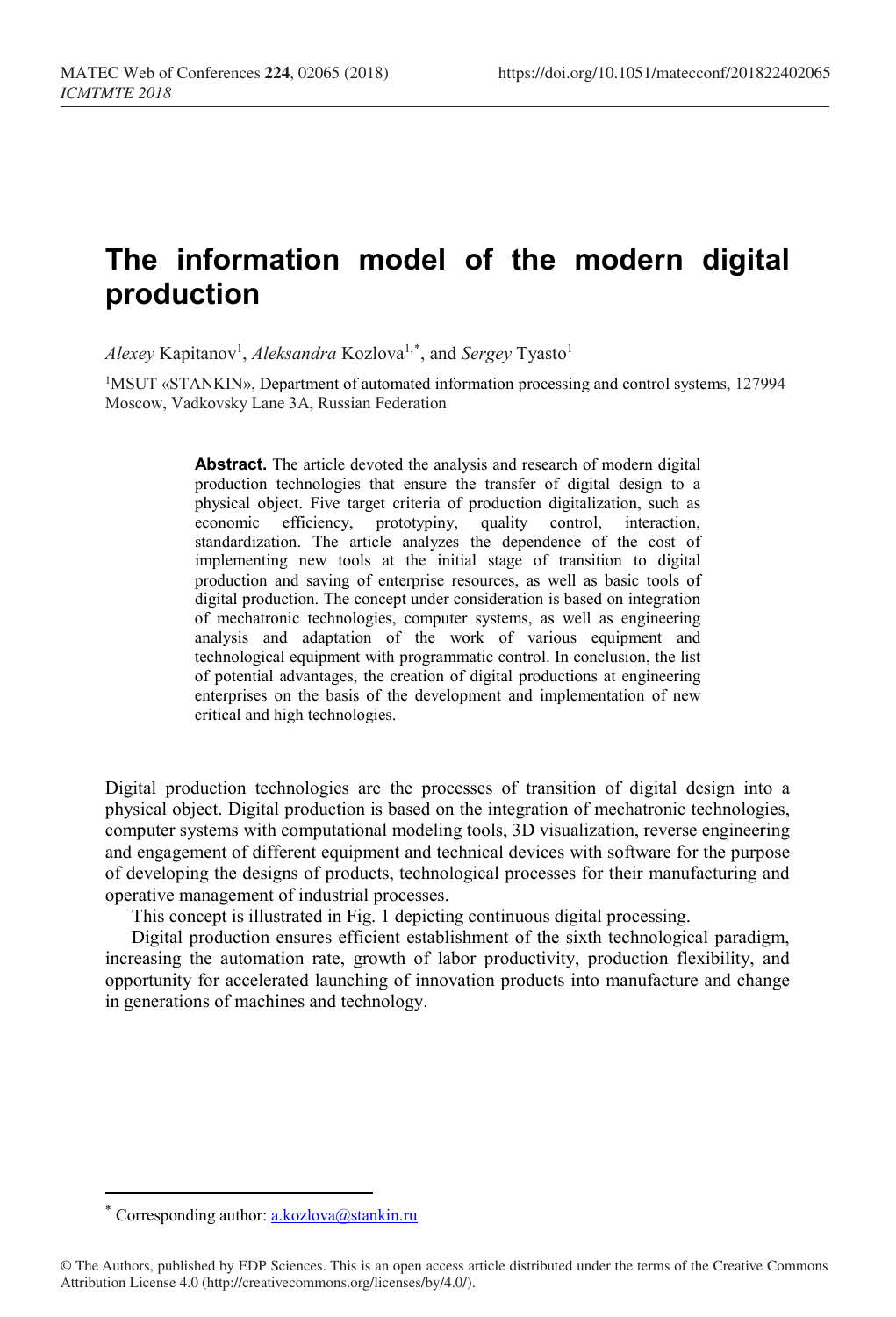

**Fig. 1**. Concept of a digital industrial enterprise.

There are 5 target criteria of production digitalization.

• Economic efficiency

Maximum synchronization of the entire range of design works, optimization and interdisciplinary approach to cooperation, as well as data updating and correctness allow decreasing the time and cost, hence, increasing the economic efficiency in general.

**Prototyping** 

Creation of a 3D digital model or a digital twin allows increasing the efficiency and revealing the design issues early on. Assets that generate millions of data points and allow analyzing their value.

#### • Ouality control

The need for production planning is caused by the desire to work with maximum efficiency and minimum expenses while maintaining the required product quality level. Quality control begins with production planning and ends with end product delivery. Throughout all the stages, quality control criteria shall be reflected in the standards of the organization/enterprise with clearly defined requirements.

**Interaction** 

Integrity, complexity and availability of design data, as well as its unhindered flow in the information space shall provide for integration of all the planning and production participants.

#### **Standardization**

Process standardization is the initial stage of organization excellence; it includes continuous updating of standards in order to increase their practical efficiency.

Implementation of the above target points requires introduction of new tools at the initial stage of shifting to digital production and leads to additional costs, but in the aftermath these expenses will be compensated. The dependency of resources and expenses saving is shown on the diagram (Figure 2).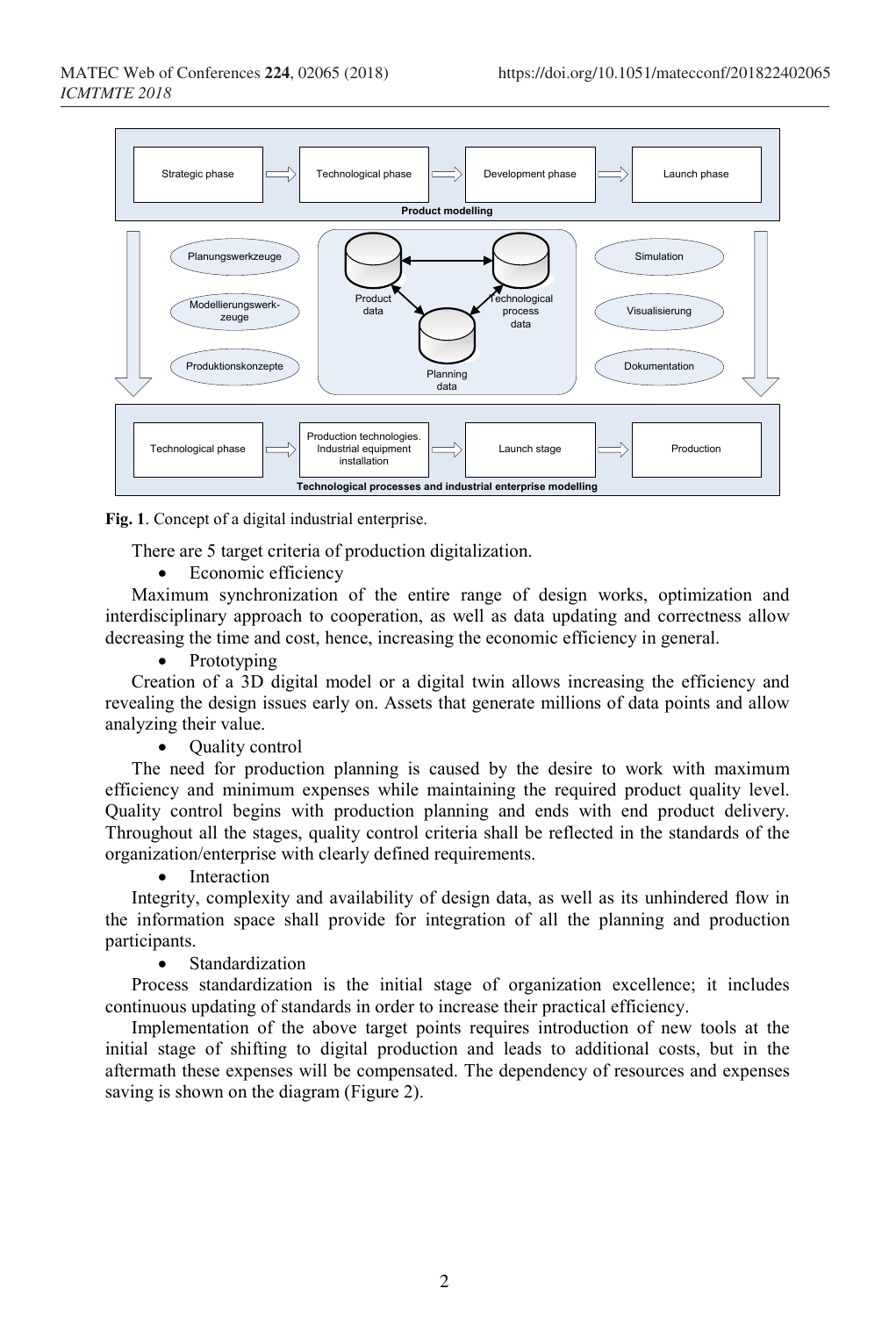

**Fig. 2.** Resources saving by means of establishment of a DP.

Figure 3 shows digital production tools





Innovation design of digital production usually implies the availability of the following computerized components:

 $-$  intellectual model(s) forming the digital mockup of the product(s) for information support of all manufacturing processes;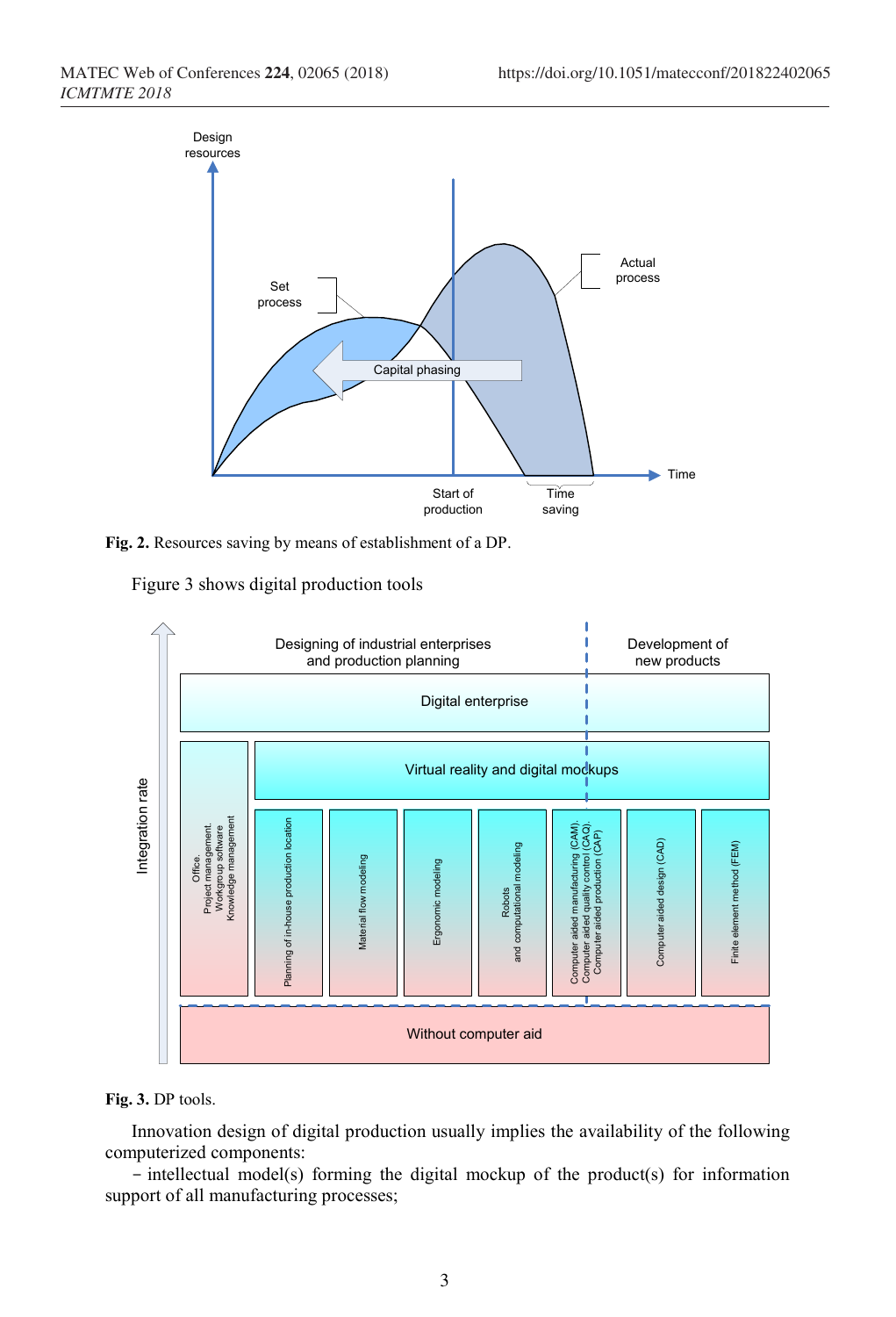- information technology of production innovation preparation, which is the basis of the development and engineering of design and optimization of all the production processes at the enterprise;

- highly automated processes allowing launch of new products (innovation products) into manufacture by establishing autonomous production with intellectual models (using artificial intelligence means) and digital processes, including *PMISs* project management information systems for digital production;

 control systems such as *DNC (Direct Numerical Control)* are systems controlling a machine group from a single PC with shared memory for software distributed by requests from machines. Such NC units are top grade devices, which ensure arranging of coordinated operation of technological facilities included in the complex, e.g., in FMSs;

 *3D* printers or additive machines (if additive technology is engaged) for printing items several meters long;

 mechatronic machines, industrial robots and other PC-operated technical devices complementing popular flexible manufacturing systems, robotic production and intelligent production systems.

## **Conclusion**

Trends for enterprises of the fifth technological paradigm in top industrial countries point out the necessity of adjusting the list of critical technologies in the Russian Federation. Nowadays, this list is supplemented with digital technologies.

Establishment of digital production at mechanical engineering and instrument engineering factories based on development and introduction of new critical and high technologies and innovation projects provides for the following:

- growth of production volume and production capacity;

- decreased lead time and launching of innovation products and new generation devices into manufacture;

- increase in the domestic market competitiveness;

- increased production flexibility with changes in the product range, stock list and industrial program of innovation product manufacturing by creating a sector (cluster) of digital production enterprises.

The conducted test process works on design and implementation of digital production at the enterprises showed that the following allows validating both the implementation of digital technologies and digital production projects in general: *3D* modeling of digital production in a VR room; simulation modeling of equipment loading for feasibility study of product consistency batch launch processes and plant development; and simulation modeling of innovation projects of digital production.

Research in the framework of the grants of the President of the Russian Federation for state support of young scientists МД-6629.2018.9

### **References**

- 1. A. A. Kutin, S. S. Ivashin. *Technological forecast for digital mechanical engineering enterprises*. Innovations magazine, St. Petersburg, No. **8 (214)**. - p. 9–13. (2016)
- 2. S. G. Selivanov, A. F. Shaikhulova, S. N. Poezzhalova, A. I. Yakhin, *Innovation Design of Digital Production in Mechanical Engineering: guide*. – Moscow: Innovatsionnoye Mashinostroyeniye, 264 p. (2016)